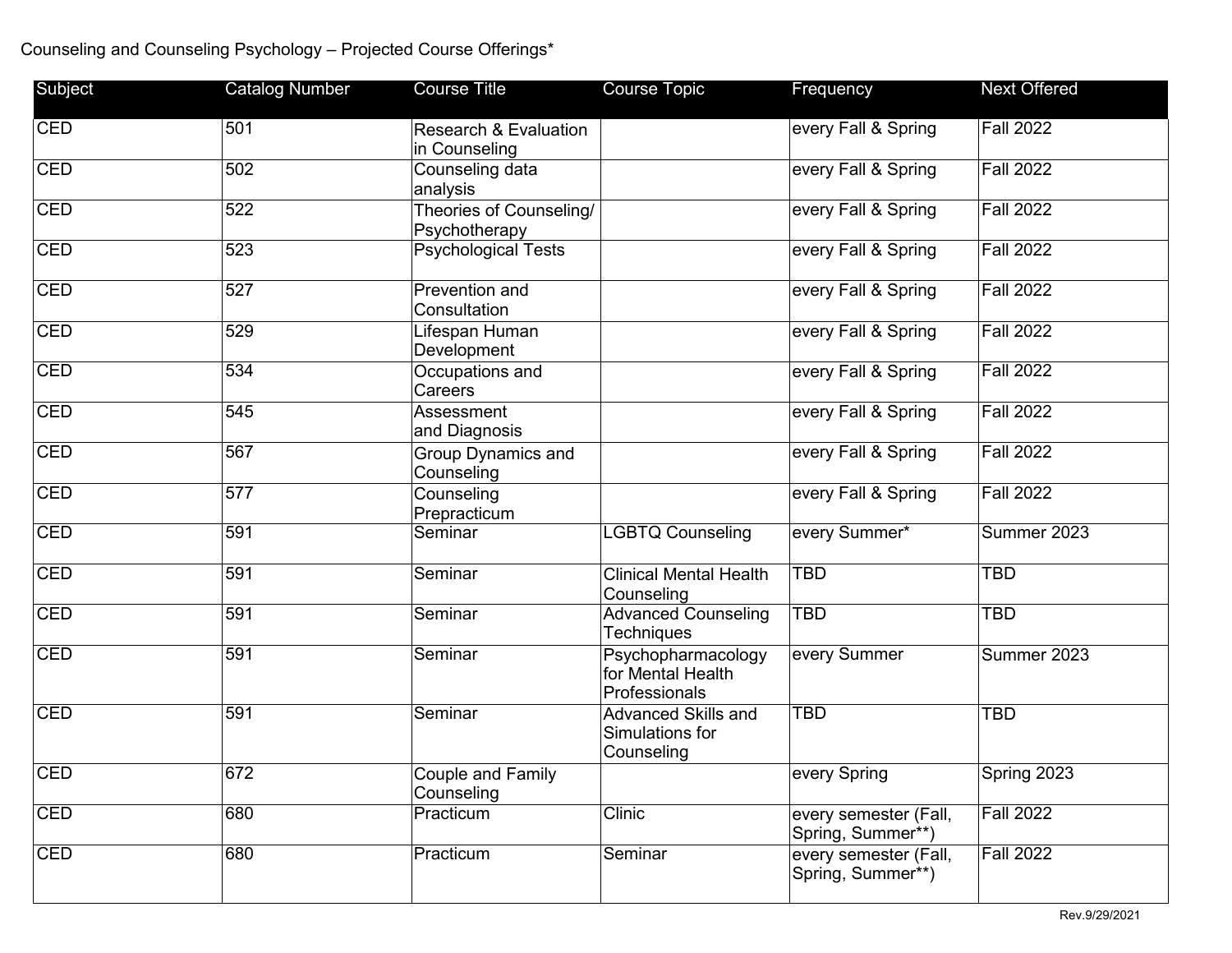| Subject    | <b>Catalog Number</b> | <b>Course Title</b>                      | Course Topic | Frequency                                                | <b>Next Offered</b>              |
|------------|-----------------------|------------------------------------------|--------------|----------------------------------------------------------|----------------------------------|
| <b>CED</b> | 684                   | Internship                               |              | every semester (Fall,<br>Spring, Summer)                 | <b>Fall 2022</b>                 |
| <b>CPY</b> | 568                   | Group Intervention                       |              | every Fall & Spring                                      | <b>Fall 2022</b>                 |
| <b>CPY</b> | 622                   | Child Counseling and<br>Play Therapy     |              | <b>TBD</b>                                               | <b>TBD</b>                       |
| <b>CPY</b> | 635                   | Professional<br>Development              |              | every Fall & Spring                                      | <b>Fall 2022</b>                 |
| <b>CPY</b> | 644                   | <b>Psychology of Careers</b>             |              | every other Fall (even<br>years)                         | <b>Fall 2022</b>                 |
| CPY/CED    | 645                   | Professional Issues and<br><b>Ethics</b> |              | every Fall & Spring                                      | <b>Fall 2022</b>                 |
| <b>CPY</b> | 650                   | <b>Counseling Latinos</b>                |              | every other Spring (odd<br>years)                        | Spring 2023                      |
| <b>CPY</b> | 651                   | <b>Personality Assessment</b>            |              | every other Fall (odd<br>years)                          | <b>Fall 2023</b>                 |
| <b>CPY</b> | 652                   | Individual Intellect<br>Assessment       |              | every other Fall (even<br>years)                         | <b>Fall 2022</b>                 |
| <b>CPY</b> | 653                   | Neuropsychology                          |              | every other Fall (even<br>years)                         | <b>Fall 2022</b>                 |
| <b>CPY</b> | 654                   | <b>Biobases of Behavior</b>              |              | every other Fall (odd<br>years)                          | <b>Fall 2023</b>                 |
| <b>CPY</b> | 660                   | Prevention and<br>Consultation           |              | every Fall & Spring                                      | <b>Fall 2022</b>                 |
| <b>CPY</b> | 668                   | <b>Grant Writing</b>                     |              | <b>TBD</b>                                               | <b>TBD</b>                       |
| CPY/CED    | 671                   | <b>Multicultural Counseling</b>          |              | every semester (Fall,<br>Spring, Summer)                 | $\overline{\mathsf{Fall}\ 2022}$ |
| <b>CPY</b> | 673                   | Trauma in Counseling                     |              | every Summer (odd<br>years) every Spring<br>(even years) | Summer 2023                      |
| <b>CPY</b> | 674                   | <b>Counseling Women</b>                  |              | every other Spring<br>(even years)                       | Spring 2024                      |
| <b>CPY</b> | 675                   | <b>Health and Wellness</b><br>Counseling |              | <b>TBD</b>                                               | <b>TBD</b>                       |
| <b>CPY</b> | 676                   | Social Bases of<br>Behavior              |              | every other Spring (odd Spring 2023<br>years)            |                                  |
| <b>CPY</b> | 677                   | <b>Advanced Counseling</b>               |              | every other Spring (even Spring 2024<br>years)           |                                  |